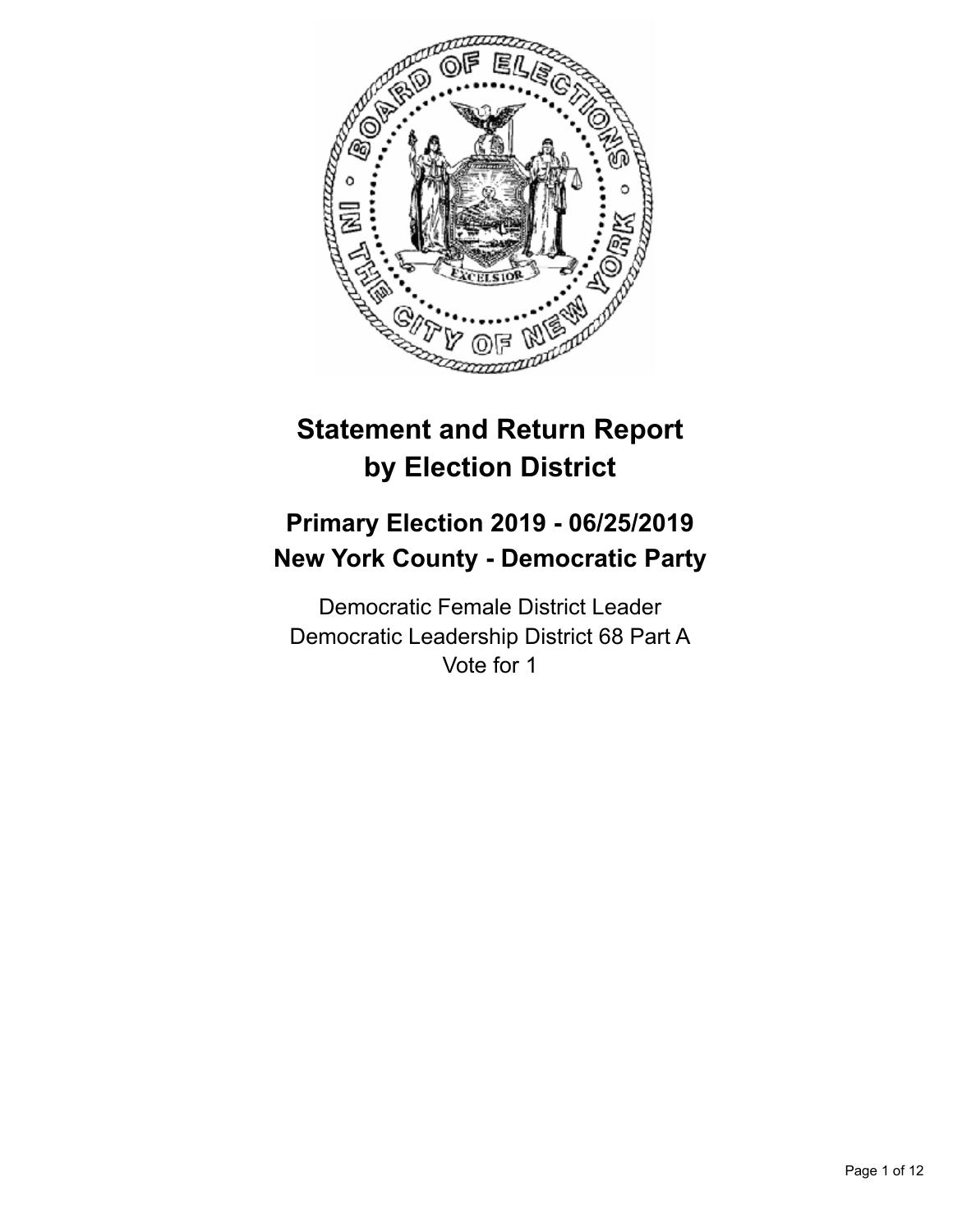

| PUBLIC COUNTER                                           | 48       |
|----------------------------------------------------------|----------|
| <b>MANUALLY COUNTED EMERGENCY</b>                        | 0        |
| ABSENTEE / MILITARY                                      |          |
| AFFIDAVIT                                                | 0        |
| <b>Total Ballots</b>                                     | 49       |
| Less - Inapplicable Federal/Special Presidential Ballots | $\Omega$ |
| <b>Total Applicable Ballots</b>                          | 49       |
| PAMELA DAVIS                                             | 17       |
| THERESA RICHARDSON                                       | 11       |
|                                                          |          |
| <b>HILDA SOLOMON</b>                                     | 20       |
| HILDA CHESLER (WRITE-IN)                                 |          |

## **002/68**

| <b>PUBLIC COUNTER</b>                                    | 35       |
|----------------------------------------------------------|----------|
| MANUALLY COUNTED EMERGENCY                               | 0        |
| ABSENTEE / MILITARY                                      | 4        |
| AFFIDAVIT                                                | 0        |
| <b>Total Ballots</b>                                     | 39       |
| Less - Inapplicable Federal/Special Presidential Ballots | $\Omega$ |
| <b>Total Applicable Ballots</b>                          | 39       |
| PAMELA DAVIS                                             | 12       |
| THERESA RICHARDSON                                       | 8        |
| <b>HILDA SOLOMON</b>                                     | 19       |
| <b>Total Votes</b>                                       | 39       |
|                                                          |          |

| <b>PUBLIC COUNTER</b>                                    | 31       |
|----------------------------------------------------------|----------|
| MANUALLY COUNTED EMERGENCY                               | 0        |
| ABSENTEE / MILITARY                                      |          |
| AFFIDAVIT                                                | $\Omega$ |
| <b>Total Ballots</b>                                     | 32       |
| Less - Inapplicable Federal/Special Presidential Ballots | $\Omega$ |
| <b>Total Applicable Ballots</b>                          | 32       |
| PAMELA DAVIS                                             |          |
| THERESA RICHARDSON                                       | 18       |
| <b>HILDA SOLOMON</b>                                     | 13       |
| <b>Total Votes</b>                                       | 32       |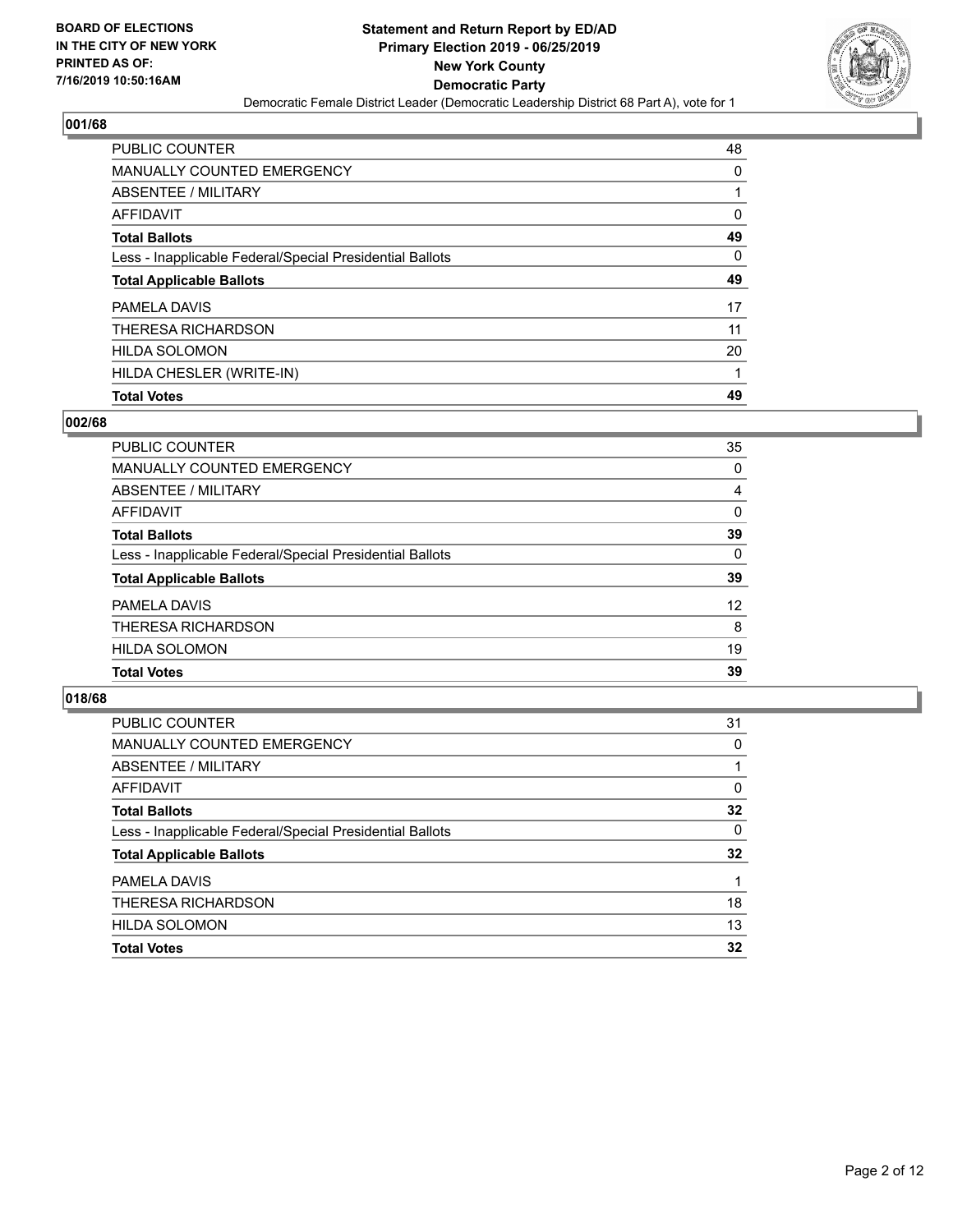

| <b>PUBLIC COUNTER</b>                                    | 18 |
|----------------------------------------------------------|----|
| MANUALLY COUNTED EMERGENCY                               | 0  |
| ABSENTEE / MILITARY                                      | 0  |
| AFFIDAVIT                                                | 0  |
| <b>Total Ballots</b>                                     | 18 |
| Less - Inapplicable Federal/Special Presidential Ballots | 0  |
| <b>Total Applicable Ballots</b>                          | 18 |
| PAMELA DAVIS                                             | 4  |
| THERESA RICHARDSON                                       | 7  |
| <b>HILDA SOLOMON</b>                                     | 6  |
| <b>Total Votes</b>                                       | 17 |
|                                                          |    |

#### **041/68**

| <b>PUBLIC COUNTER</b>                                    | 28             |
|----------------------------------------------------------|----------------|
| <b>MANUALLY COUNTED EMERGENCY</b>                        | $\Omega$       |
| ABSENTEE / MILITARY                                      | $\overline{2}$ |
| AFFIDAVIT                                                | $\Omega$       |
| <b>Total Ballots</b>                                     | 30             |
| Less - Inapplicable Federal/Special Presidential Ballots | 0              |
| <b>Total Applicable Ballots</b>                          | 30             |
| PAMELA DAVIS                                             |                |
| THERESA RICHARDSON                                       | 13             |
| <b>HILDA SOLOMON</b>                                     | 16             |
| <b>Total Votes</b>                                       | 30             |
|                                                          |                |

| <b>PUBLIC COUNTER</b>                                    | 26       |
|----------------------------------------------------------|----------|
| <b>MANUALLY COUNTED EMERGENCY</b>                        | $\Omega$ |
| ABSENTEE / MILITARY                                      | 2        |
| AFFIDAVIT                                                | 0        |
| <b>Total Ballots</b>                                     | 28       |
| Less - Inapplicable Federal/Special Presidential Ballots | 0        |
| <b>Total Applicable Ballots</b>                          | 28       |
| PAMELA DAVIS                                             | 10       |
| THERESA RICHARDSON                                       | 5        |
| <b>HILDA SOLOMON</b>                                     | 13       |
| <b>Total Votes</b>                                       | 28       |
|                                                          |          |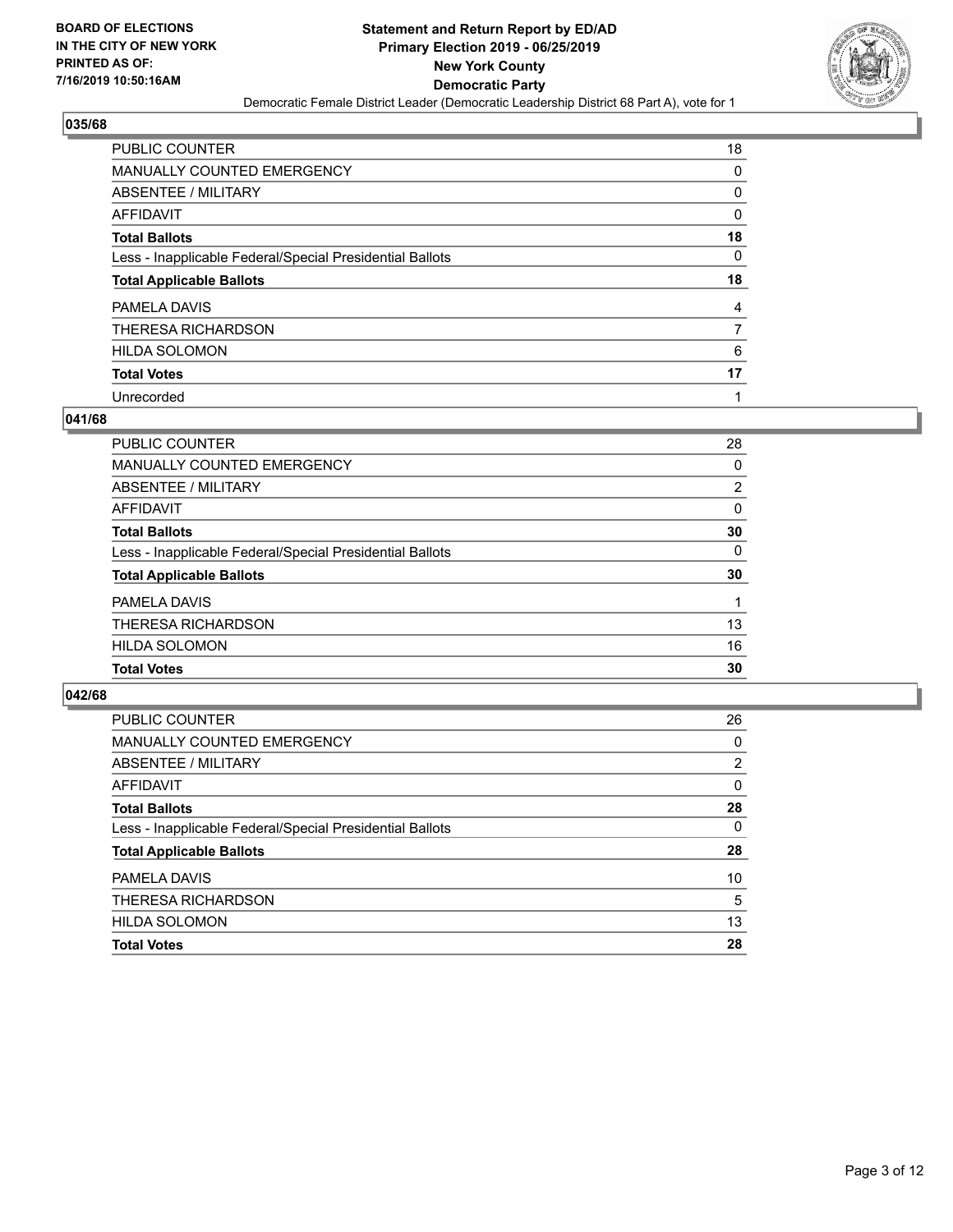

| PUBLIC COUNTER                                           | 29       |
|----------------------------------------------------------|----------|
| <b>MANUALLY COUNTED EMERGENCY</b>                        | 0        |
| ABSENTEE / MILITARY                                      | 0        |
| <b>AFFIDAVIT</b>                                         | $\Omega$ |
| <b>Total Ballots</b>                                     | 29       |
| Less - Inapplicable Federal/Special Presidential Ballots | 0        |
| <b>Total Applicable Ballots</b>                          | 29       |
| PAMELA DAVIS                                             | 9        |
| THERESA RICHARDSON                                       | 3        |
| <b>HILDA SOLOMON</b>                                     | 17       |
| <b>Total Votes</b>                                       | 29       |

#### **047/68**

| PUBLIC COUNTER                                           | 28       |
|----------------------------------------------------------|----------|
| <b>MANUALLY COUNTED EMERGENCY</b>                        | 0        |
| ABSENTEE / MILITARY                                      | $\Omega$ |
| AFFIDAVIT                                                | 0        |
| <b>Total Ballots</b>                                     | 28       |
| Less - Inapplicable Federal/Special Presidential Ballots | $\Omega$ |
| <b>Total Applicable Ballots</b>                          | 28       |
| PAMELA DAVIS                                             | 3        |
| THERESA RICHARDSON                                       | 11       |
| <b>HILDA SOLOMON</b>                                     | 14       |
| <b>Total Votes</b>                                       | 28       |
|                                                          |          |

| PUBLIC COUNTER                                           | 21             |
|----------------------------------------------------------|----------------|
| MANUALLY COUNTED EMERGENCY                               | $\Omega$       |
| ABSENTEE / MILITARY                                      | 2              |
| AFFIDAVIT                                                | $\Omega$       |
| <b>Total Ballots</b>                                     | 23             |
| Less - Inapplicable Federal/Special Presidential Ballots | $\Omega$       |
| <b>Total Applicable Ballots</b>                          | 23             |
| PAMELA DAVIS                                             | $\overline{2}$ |
| THERESA RICHARDSON                                       | 15             |
| <b>HILDA SOLOMON</b>                                     | 6              |
| <b>Total Votes</b>                                       | 23             |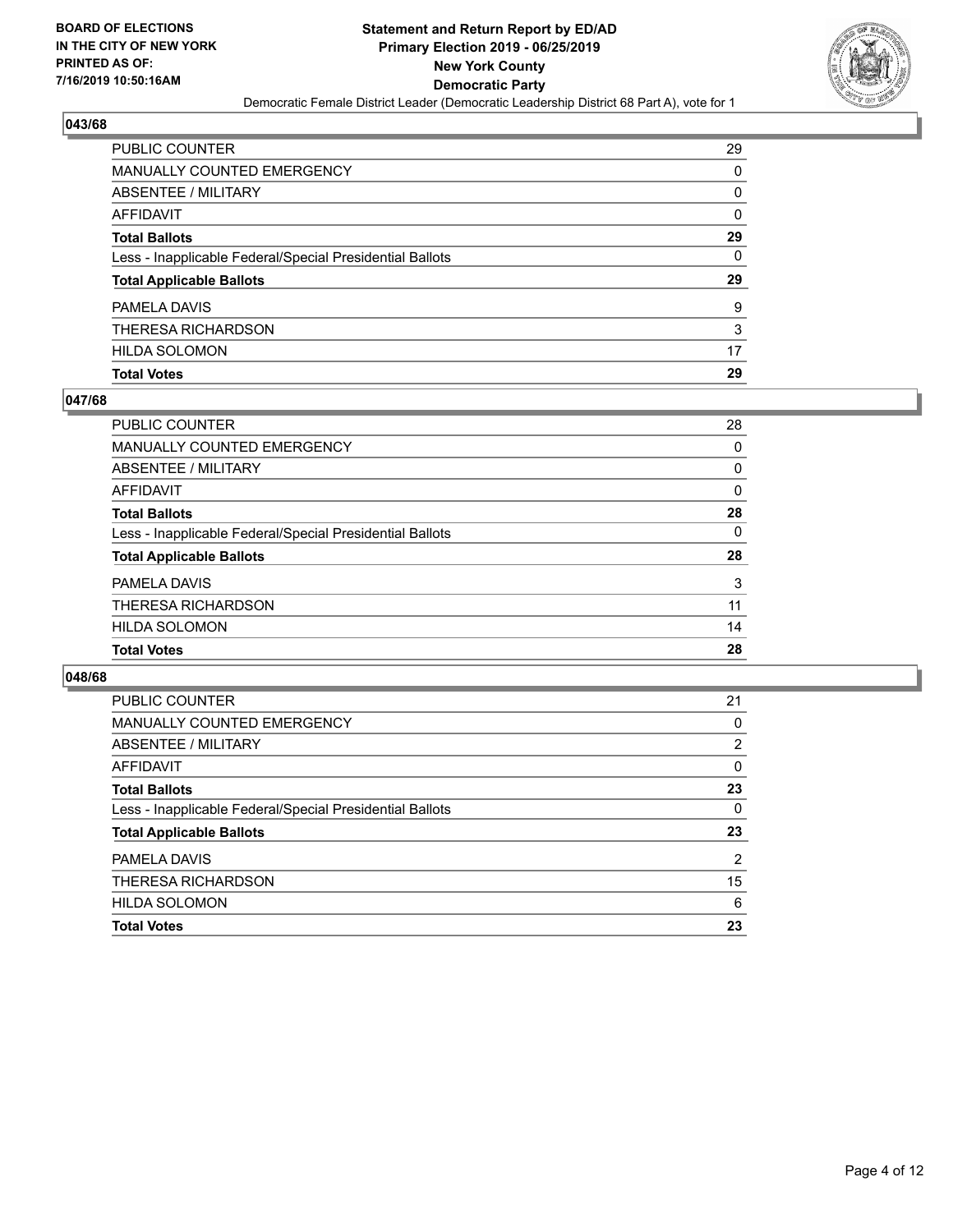

| PUBLIC COUNTER                                           | 22            |
|----------------------------------------------------------|---------------|
| <b>MANUALLY COUNTED EMERGENCY</b>                        | 0             |
| ABSENTEE / MILITARY                                      | 1             |
| <b>AFFIDAVIT</b>                                         | 0             |
| <b>Total Ballots</b>                                     | 23            |
| Less - Inapplicable Federal/Special Presidential Ballots | $\Omega$      |
| <b>Total Applicable Ballots</b>                          | 23            |
| PAMELA DAVIS                                             | $\mathcal{P}$ |
| THERESA RICHARDSON                                       | 10            |
| <b>HILDA SOLOMON</b>                                     | 11            |
| <b>Total Votes</b>                                       | 23            |

## **050/68**

| PUBLIC COUNTER                                           | 88 |
|----------------------------------------------------------|----|
| <b>MANUALLY COUNTED EMERGENCY</b>                        | 0  |
| ABSENTEE / MILITARY                                      |    |
| AFFIDAVIT                                                | 0  |
| <b>Total Ballots</b>                                     | 89 |
| Less - Inapplicable Federal/Special Presidential Ballots | 0  |
| <b>Total Applicable Ballots</b>                          | 89 |
| PAMELA DAVIS                                             |    |
| THERESA RICHARDSON                                       | 11 |
| <b>HILDA SOLOMON</b>                                     | 76 |
| <b>Total Votes</b>                                       | 88 |
| Unrecorded                                               |    |
|                                                          |    |

| <b>PUBLIC COUNTER</b>                                    | 39             |
|----------------------------------------------------------|----------------|
| <b>MANUALLY COUNTED EMERGENCY</b>                        | $\Omega$       |
| ABSENTEE / MILITARY                                      | 2              |
| AFFIDAVIT                                                | $\Omega$       |
| <b>Total Ballots</b>                                     | 41             |
| Less - Inapplicable Federal/Special Presidential Ballots | 0              |
| <b>Total Applicable Ballots</b>                          | 41             |
| PAMELA DAVIS                                             | $\overline{2}$ |
| THERESA RICHARDSON                                       | 7              |
| <b>HILDA SOLOMON</b>                                     | 32             |
| <b>Total Votes</b>                                       | 41             |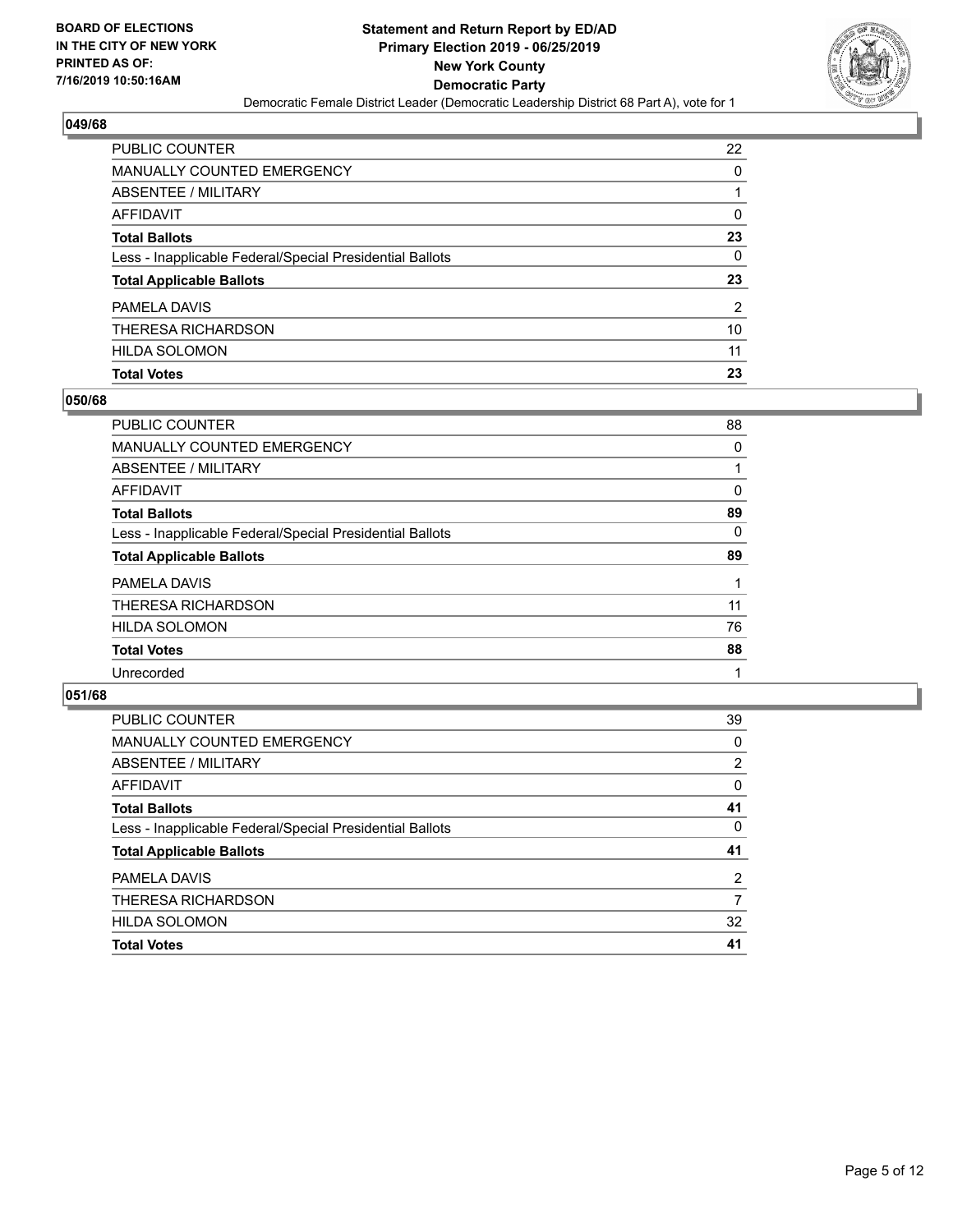

| <b>PUBLIC COUNTER</b>                                    | 59 |
|----------------------------------------------------------|----|
| <b>MANUALLY COUNTED EMERGENCY</b>                        | 0  |
| ABSENTEE / MILITARY                                      | 2  |
| <b>AFFIDAVIT</b>                                         | 0  |
| <b>Total Ballots</b>                                     | 61 |
| Less - Inapplicable Federal/Special Presidential Ballots | 0  |
| <b>Total Applicable Ballots</b>                          | 61 |
| PAMELA DAVIS                                             | 19 |
| THERESA RICHARDSON                                       | 8  |
| <b>HILDA SOLOMON</b>                                     | 32 |
| UNATTRIBUTABLE WRITE-IN (WRITE-IN)                       |    |
| WANDA LATZHMAN (WRITE-IN)                                |    |
| <b>Total Votes</b>                                       | 61 |

#### **053/68**

| PUBLIC COUNTER                                           | 39 |
|----------------------------------------------------------|----|
| <b>MANUALLY COUNTED EMERGENCY</b>                        | 0  |
| ABSENTEE / MILITARY                                      |    |
| <b>AFFIDAVIT</b>                                         | 0  |
| <b>Total Ballots</b>                                     | 40 |
| Less - Inapplicable Federal/Special Presidential Ballots | 0  |
| <b>Total Applicable Ballots</b>                          | 40 |
| PAMELA DAVIS                                             | 5  |
| THERESA RICHARDSON                                       | 10 |
| <b>HILDA SOLOMON</b>                                     | 25 |
| <b>Total Votes</b>                                       | 40 |

| <b>PUBLIC COUNTER</b>                                    | $12 \overline{ }$ |
|----------------------------------------------------------|-------------------|
| MANUALLY COUNTED EMERGENCY                               | 0                 |
| ABSENTEE / MILITARY                                      | $\overline{2}$    |
| AFFIDAVIT                                                | 0                 |
| <b>Total Ballots</b>                                     | 14                |
| Less - Inapplicable Federal/Special Presidential Ballots | 0                 |
| <b>Total Applicable Ballots</b>                          | 14                |
| PAMELA DAVIS                                             | 3                 |
| THERESA RICHARDSON                                       | 4                 |
| <b>HILDA SOLOMON</b>                                     | 6                 |
| ROBERT RODRIGUEZ (WRITE-IN)                              | 1                 |
|                                                          |                   |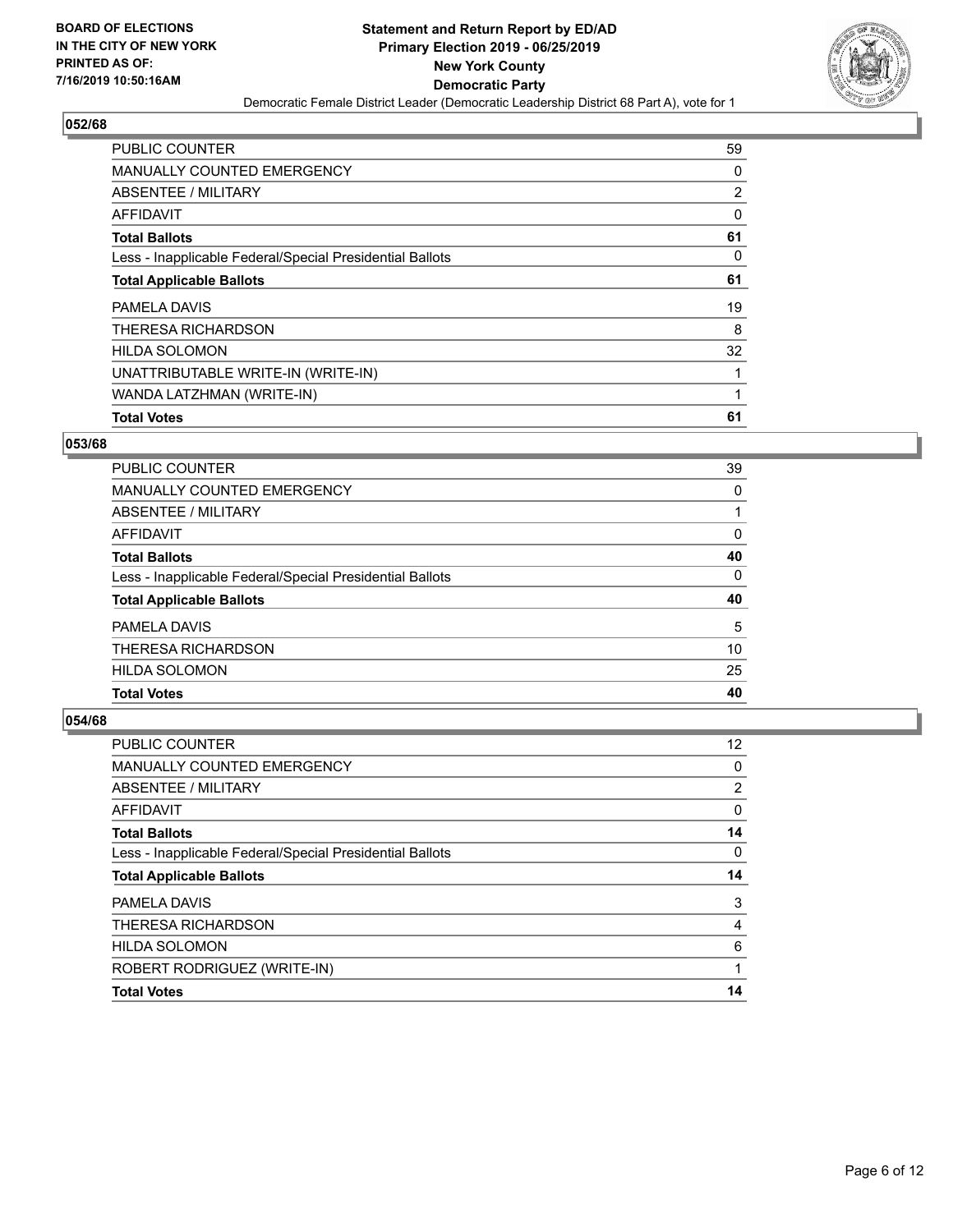

| <b>Total Votes</b>                                       |   |
|----------------------------------------------------------|---|
| UNATTRIBUTABLE WRITE-IN (WRITE-IN)                       |   |
| ETHEL VELEZ (WRITE-IN)                                   |   |
| <b>HILDA SOLOMON</b>                                     |   |
| THERESA RICHARDSON                                       |   |
| PAMELA DAVIS                                             | 3 |
| <b>Total Applicable Ballots</b>                          | 7 |
| Less - Inapplicable Federal/Special Presidential Ballots | 0 |
| <b>Total Ballots</b>                                     |   |
| AFFIDAVIT                                                | 0 |
| ABSENTEE / MILITARY                                      | 0 |
| <b>MANUALLY COUNTED EMERGENCY</b>                        | 0 |
| <b>PUBLIC COUNTER</b>                                    | 7 |

## **070/68**

| <b>PUBLIC COUNTER</b>                                    | 4              |
|----------------------------------------------------------|----------------|
| <b>MANUALLY COUNTED EMERGENCY</b>                        | 0              |
| ABSENTEE / MILITARY                                      | 0              |
| AFFIDAVIT                                                | 0              |
| <b>Total Ballots</b>                                     | 4              |
| Less - Inapplicable Federal/Special Presidential Ballots | 0              |
| <b>Total Applicable Ballots</b>                          | 4              |
| PAMELA DAVIS                                             | $\overline{2}$ |
| THERESA RICHARDSON                                       | 2              |
| <b>HILDA SOLOMON</b>                                     | 0              |
| <b>Total Votes</b>                                       | 4              |

| <b>PUBLIC COUNTER</b>                                    | 8  |
|----------------------------------------------------------|----|
| MANUALLY COUNTED EMERGENCY                               | 0  |
| ABSENTEE / MILITARY                                      | 3  |
| AFFIDAVIT                                                | 0  |
| <b>Total Ballots</b>                                     | 11 |
| Less - Inapplicable Federal/Special Presidential Ballots | 0  |
| <b>Total Applicable Ballots</b>                          | 11 |
| PAMELA DAVIS                                             | 4  |
| THERESA RICHARDSON                                       | 3  |
| <b>HILDA SOLOMON</b>                                     | 2  |
| STEPHANIE ARROYO (WRITE-IN)                              | 1  |
| UNATTRIBUTABLE WRITE-IN (WRITE-IN)                       | 1  |
| <b>Total Votes</b>                                       | 11 |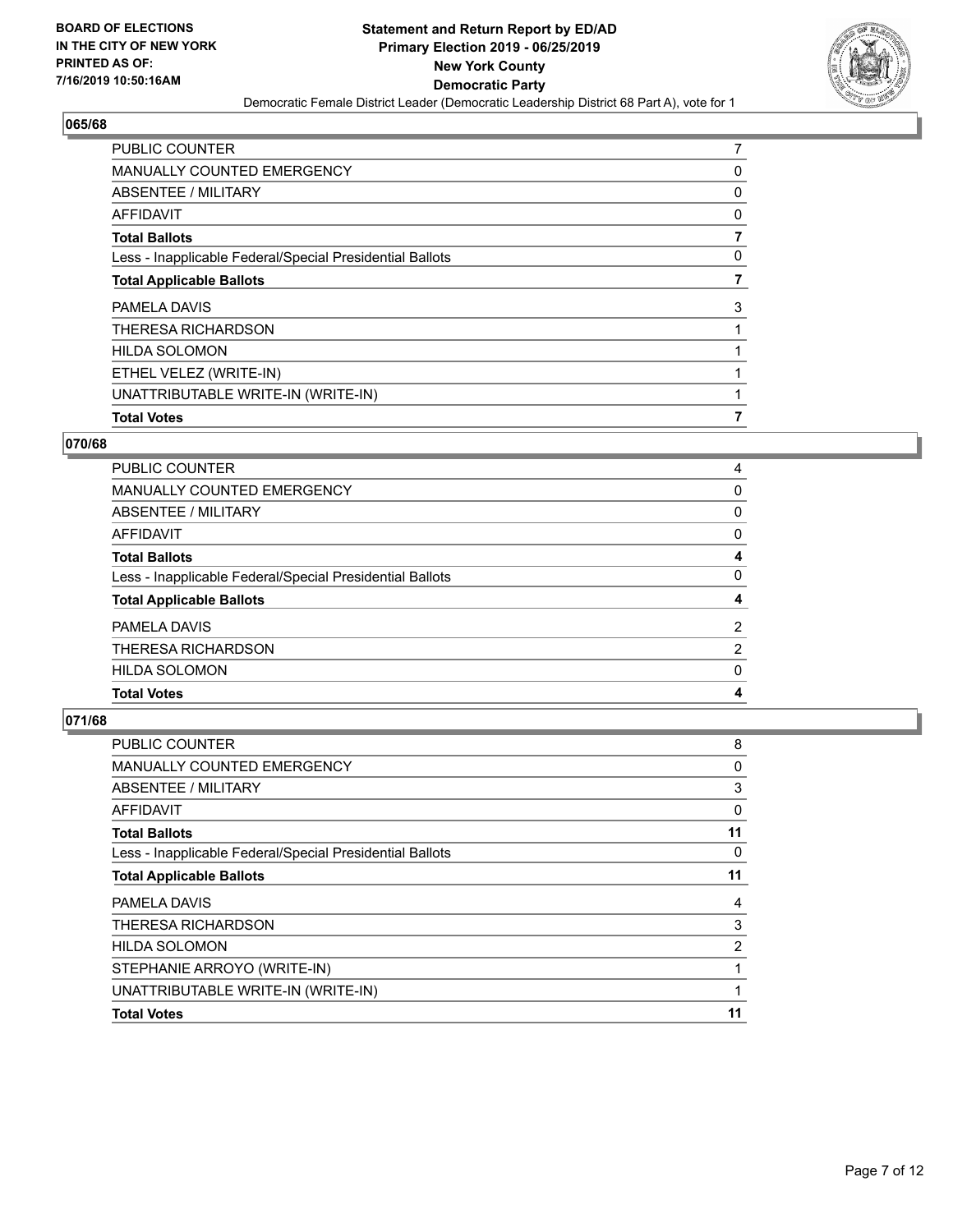

| <b>Total Votes</b>                                       | 19       |
|----------------------------------------------------------|----------|
| <b>HILDA SOLOMON</b>                                     | 5        |
| THERESA RICHARDSON                                       | 8        |
| PAMELA DAVIS                                             | 6        |
| <b>Total Applicable Ballots</b>                          | 19       |
| Less - Inapplicable Federal/Special Presidential Ballots | 0        |
| <b>Total Ballots</b>                                     | 19       |
| <b>AFFIDAVIT</b>                                         | $\Omega$ |
| ABSENTEE / MILITARY                                      | 3        |
| <b>MANUALLY COUNTED EMERGENCY</b>                        | 0        |
| PUBLIC COUNTER                                           | 16       |

## **077/68**

| PUBLIC COUNTER                                           | 9        |
|----------------------------------------------------------|----------|
| <b>MANUALLY COUNTED EMERGENCY</b>                        | $\Omega$ |
| <b>ABSENTEE / MILITARY</b>                               | $\Omega$ |
| <b>AFFIDAVIT</b>                                         | 0        |
| <b>Total Ballots</b>                                     | 9        |
| Less - Inapplicable Federal/Special Presidential Ballots | $\Omega$ |
| <b>Total Applicable Ballots</b>                          | 9        |
| PAMELA DAVIS                                             | 3        |
| THERESA RICHARDSON                                       | 4        |
| <b>HILDA SOLOMON</b>                                     | 2        |
| <b>Total Votes</b>                                       | 9        |
|                                                          |          |

| PUBLIC COUNTER                                           | 10 |
|----------------------------------------------------------|----|
| <b>MANUALLY COUNTED EMERGENCY</b>                        | 0  |
| ABSENTEE / MILITARY                                      |    |
| AFFIDAVIT                                                | 0  |
| <b>Total Ballots</b>                                     | 11 |
| Less - Inapplicable Federal/Special Presidential Ballots | 0  |
| <b>Total Applicable Ballots</b>                          | 11 |
| PAMELA DAVIS                                             | 4  |
| THERESA RICHARDSON                                       | 4  |
| <b>HILDA SOLOMON</b>                                     | 3  |
| <b>Total Votes</b>                                       | 11 |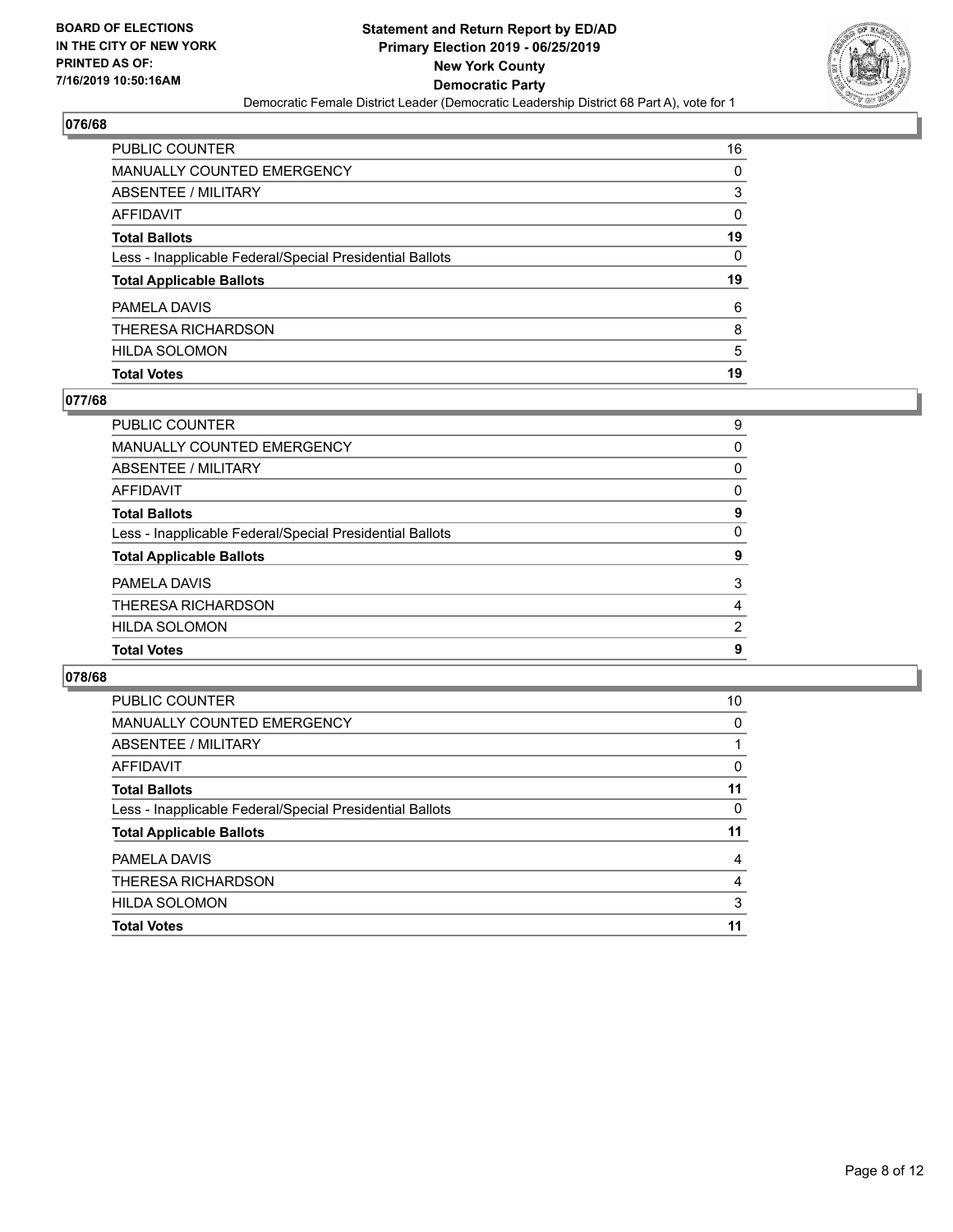

| PUBLIC COUNTER                                           | 17       |
|----------------------------------------------------------|----------|
| MANUALLY COUNTED EMERGENCY                               | 0        |
| ABSENTEE / MILITARY                                      | 0        |
| AFFIDAVIT                                                | $\Omega$ |
| <b>Total Ballots</b>                                     | 17       |
| Less - Inapplicable Federal/Special Presidential Ballots | 0        |
| <b>Total Applicable Ballots</b>                          | 17       |
| PAMELA DAVIS                                             |          |
| THERESA RICHARDSON                                       | 3        |
| <b>HILDA SOLOMON</b>                                     | 13       |
| <b>Total Votes</b>                                       | 17       |

## **091/68**

| <b>PUBLIC COUNTER</b>                                    | 13       |
|----------------------------------------------------------|----------|
| <b>MANUALLY COUNTED EMERGENCY</b>                        | 0        |
| ABSENTEE / MILITARY                                      |          |
| AFFIDAVIT                                                | 0        |
| <b>Total Ballots</b>                                     | 14       |
| Less - Inapplicable Federal/Special Presidential Ballots | $\Omega$ |
| <b>Total Applicable Ballots</b>                          | 14       |
| PAMELA DAVIS                                             | $\Omega$ |
| THERESA RICHARDSON                                       | 6        |
| <b>HILDA SOLOMON</b>                                     | 8        |
| <b>Total Votes</b>                                       | 14       |

| <b>PUBLIC COUNTER</b>                                    |          |
|----------------------------------------------------------|----------|
| <b>MANUALLY COUNTED EMERGENCY</b>                        | 0        |
| ABSENTEE / MILITARY                                      | 2        |
| AFFIDAVIT                                                | $\Omega$ |
| <b>Total Ballots</b>                                     | 9        |
| Less - Inapplicable Federal/Special Presidential Ballots | 0        |
| <b>Total Applicable Ballots</b>                          | 9        |
| PAMELA DAVIS                                             |          |
| THERESA RICHARDSON                                       | 4        |
| <b>HILDA SOLOMON</b>                                     | 4        |
| <b>Total Votes</b>                                       | 9        |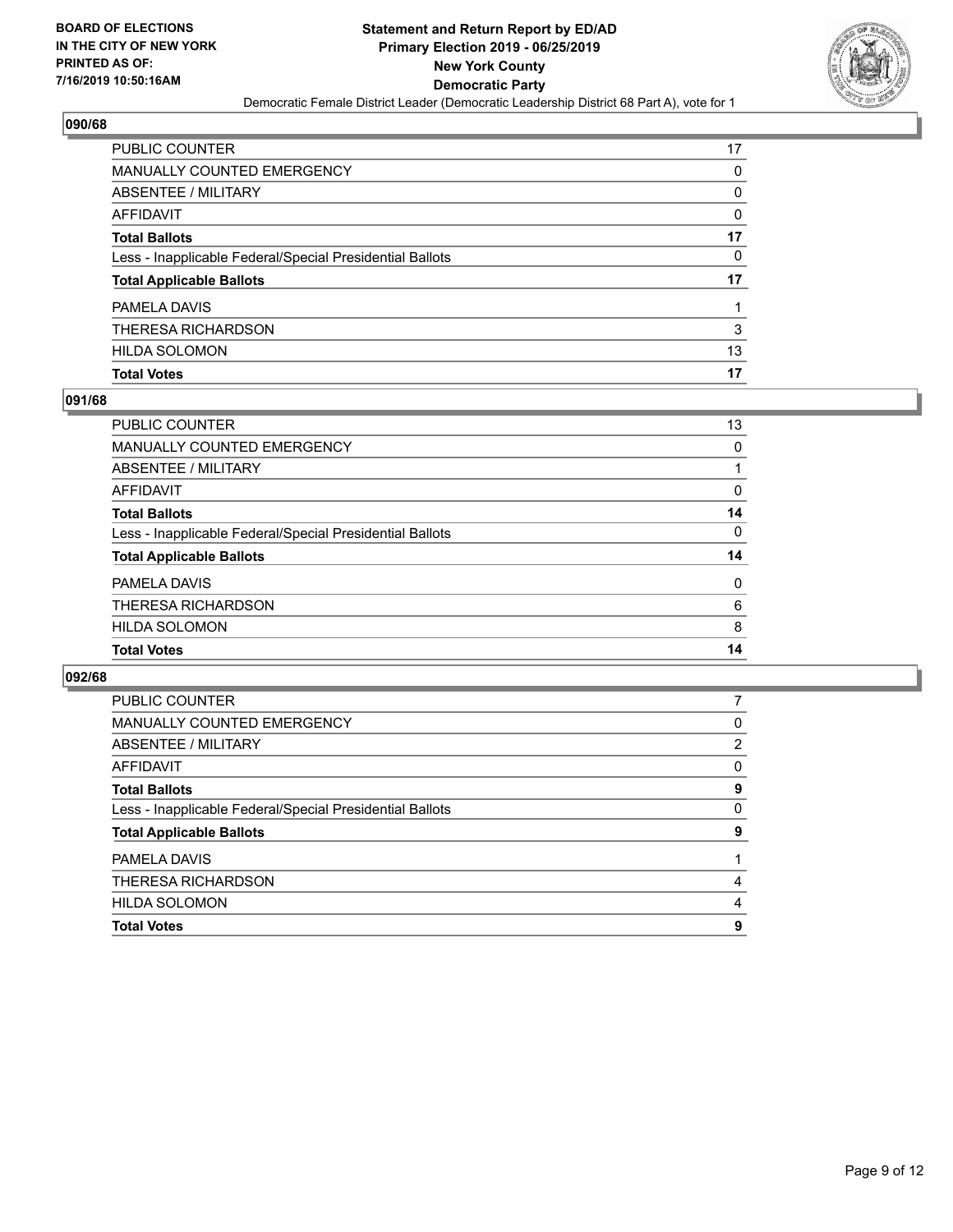

| PUBLIC COUNTER                                           | 18              |
|----------------------------------------------------------|-----------------|
| <b>MANUALLY COUNTED EMERGENCY</b>                        | $\Omega$        |
| <b>ABSENTEE / MILITARY</b>                               | 0               |
| <b>AFFIDAVIT</b>                                         | $\Omega$        |
| <b>Total Ballots</b>                                     | 18              |
| Less - Inapplicable Federal/Special Presidential Ballots | $\mathbf{0}$    |
| <b>Total Applicable Ballots</b>                          | 18              |
| PAMELA DAVIS                                             | 4               |
| THERESA RICHARDSON                                       | 2               |
| <b>HILDA SOLOMON</b>                                     | 12 <sup>2</sup> |
| <b>Total Votes</b>                                       | 18              |

## **094/68**

| PUBLIC COUNTER                                           | 10             |
|----------------------------------------------------------|----------------|
| <b>MANUALLY COUNTED EMERGENCY</b>                        | 0              |
| ABSENTEE / MILITARY                                      | $\Omega$       |
| AFFIDAVIT                                                | 0              |
| <b>Total Ballots</b>                                     | 10             |
| Less - Inapplicable Federal/Special Presidential Ballots | $\Omega$       |
| <b>Total Applicable Ballots</b>                          | 10             |
| PAMELA DAVIS                                             | 6              |
| THERESA RICHARDSON                                       | $\overline{2}$ |
| <b>HILDA SOLOMON</b>                                     | 2              |
| <b>Total Votes</b>                                       | 10             |
|                                                          |                |

| PUBLIC COUNTER                                           | 3              |
|----------------------------------------------------------|----------------|
| MANUALLY COUNTED EMERGENCY                               | 0              |
| ABSENTEE / MILITARY                                      | 0              |
| AFFIDAVIT                                                | 0              |
| <b>Total Ballots</b>                                     | 3              |
| Less - Inapplicable Federal/Special Presidential Ballots | 0              |
| <b>Total Applicable Ballots</b>                          | 3              |
| PAMELA DAVIS                                             | $\overline{2}$ |
| THERESA RICHARDSON                                       | 0              |
| <b>HILDA SOLOMON</b>                                     |                |
| <b>Total Votes</b>                                       | 3              |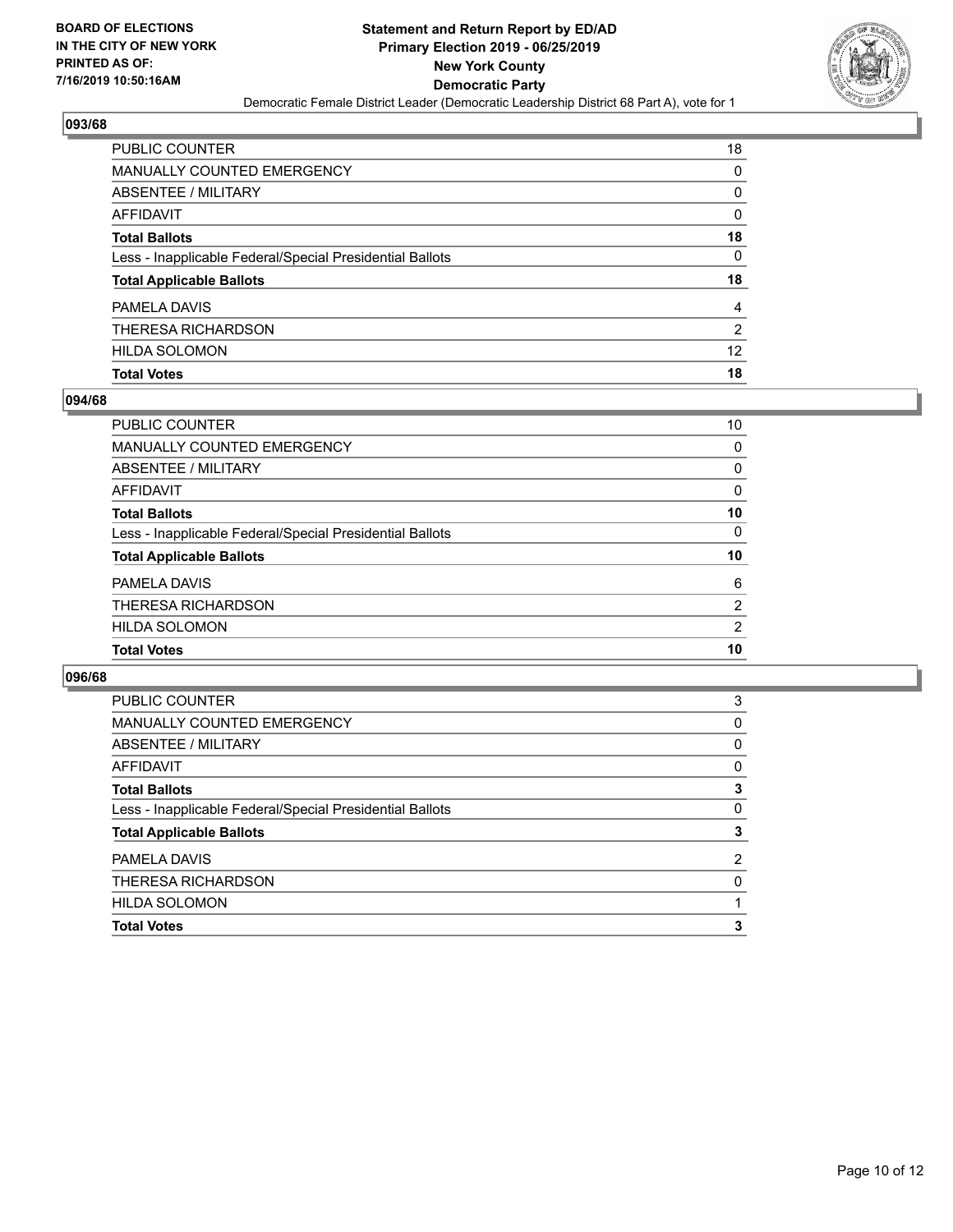

| <b>PUBLIC COUNTER</b>                                    | 45 |
|----------------------------------------------------------|----|
| <b>MANUALLY COUNTED EMERGENCY</b>                        | 0  |
| ABSENTEE / MILITARY                                      |    |
| AFFIDAVIT                                                |    |
| <b>Total Ballots</b>                                     | 47 |
| Less - Inapplicable Federal/Special Presidential Ballots | 0  |
| <b>Total Applicable Ballots</b>                          | 47 |
| PAMELA DAVIS                                             | 12 |
| THERESA RICHARDSON                                       | 4  |
| <b>HILDA SOLOMON</b>                                     | 30 |
| PEGGY MORALES (WRITE-IN)                                 | 1  |
| <b>Total Votes</b>                                       | 47 |

| 099/68 COMBINED into: 096/68                             |          |
|----------------------------------------------------------|----------|
| <b>Total Votes</b>                                       | 26       |
| UNATTRIBUTABLE WRITE-IN (WRITE-IN)                       |          |
| <b>HILDA SOLOMON</b>                                     | 11       |
| THERESA RICHARDSON                                       | 6        |
| PAMELA DAVIS                                             | 8        |
| <b>Total Applicable Ballots</b>                          | 26       |
| Less - Inapplicable Federal/Special Presidential Ballots | $\Omega$ |
| <b>Total Ballots</b>                                     | 26       |
| AFFIDAVIT                                                | 0        |
| ABSENTEE / MILITARY                                      | 13       |
| <b>MANUALLY COUNTED EMERGENCY</b>                        | 0        |
| <b>PUBLIC COUNTER</b>                                    | 13       |